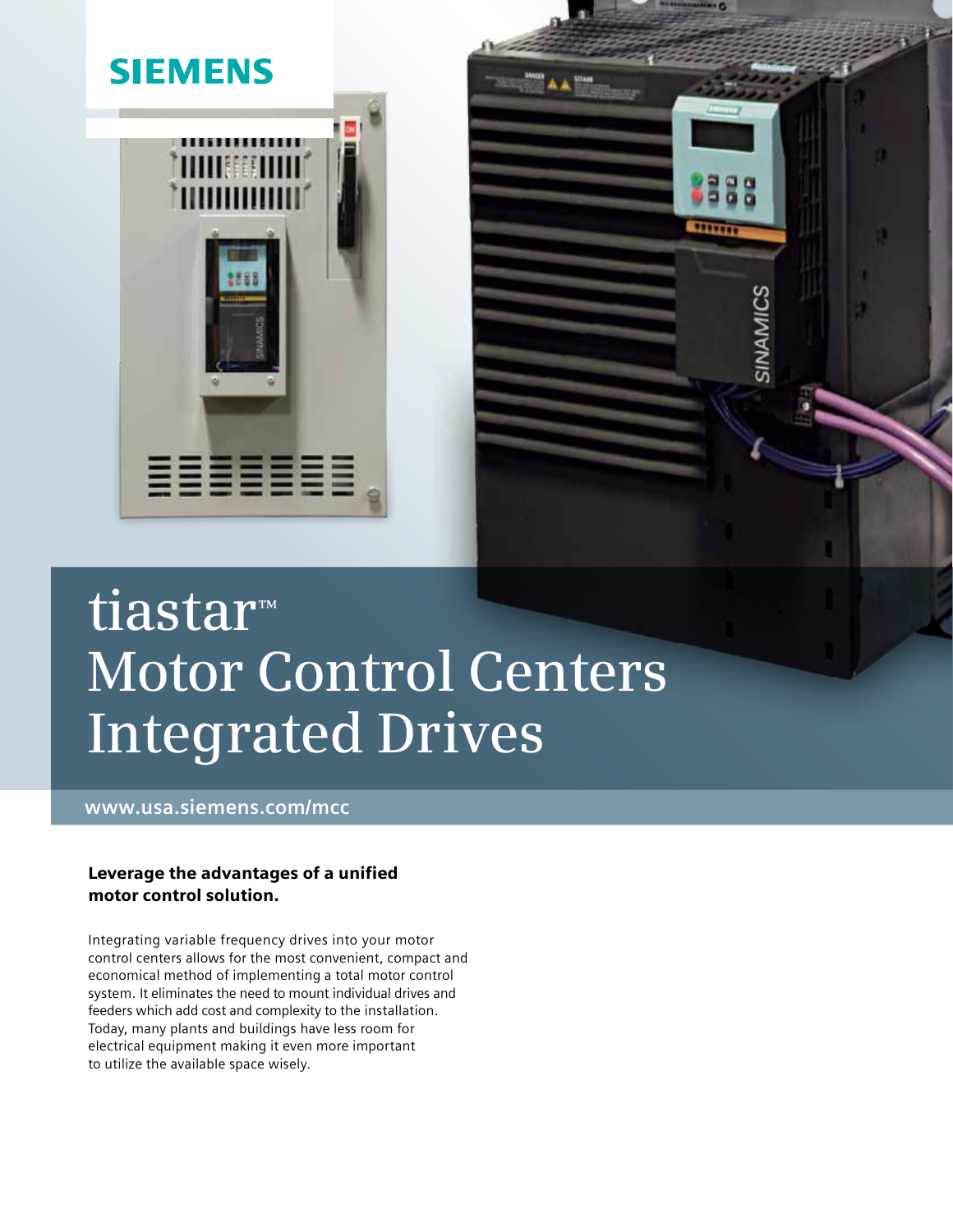## **Combining the Best of Both**

### **Managing Hazards and Reducing Risk are Top Priorities**

For decades motor control centers have been utilized to provide a convenient, economical solution for mounting various motor control systems. The inclusion of variable frequency drives is just one of these options. Utilizing the inherent structure and bus design of the Siemens tiastar Motor Control Center allows you to compartmentalize bus, variable frequency drive and wiring to segregate and protect portions of your electrical system.

#### LOWER ENERGY CONSUMPTION

Siemens variable frequency drives enable precision adjustment of electric motors and rotation speeds. Whether you're operating fans, pumps or compressors, or running equipment with frequent braking or overhauling loads, the effects of switching to VFDs are immediate and measurable.

#### INCREASE Efficiency

It is a known that the use of variable frequency drives offers efficient use of energy. Additionally tiastar motor control centers provide an efficient way of packaging drives as part of a motor control system. In comparison, the traditional installation of individual drives requires more space for conduit/wire than the integrated MCC line-up.



#### SAVE TIME

The modular design, predefined bus and wireways save time during design, commissioning and installation of electrical systems. Users often wish to modify variable frequency drive systems by adding more control or internal modifications. Flexible tiastar Motor Control Centers allow you to expand loads, reconfigure units or upgrade your process. The plug-in construction allows flexibility in layout and enhances maintenance. Users can arrange the units in any order or location before, during and after installation to consolidate process controls or accommodate future expansions. Because units are built for simple removal from the motor control center, they are relatively compact and easy to handle.

#### IMPROVE CONTROL

Variable frequency drives offer greater responsiveness and smoother operation than alternatives like pressure and flow adjustment methods. In addition, Siemens intelligent operator panel significantly simplifies operator control.

#### PRESERVE ASSETS

Extend the life expectancy of your capital assets by reducing wear-and-tear such as dry running and overload. The advanced system controls and absence of moving parts that require maintenance/repairs lengthen mechanical life and reliability.

#### INCREASE UPTIME

Including network communications of the variable frequency drive to a PROFIBUS DP inside tiastar-Smart motor control centers permits the generation of early warning codes to predict possible problems. This allows you to act on potential situations to avoid production losses.

#### OVERCOME BUDGET RESTRAINTS

The practice of using multiple feeder circuits to supply individually mounted variable frequency drives many times adds duplicate components and unnecessary wiring and labor cost. Using the tiastar Motor Control Center to mount variable frequency drives eliminates this duplication. The motor control center main supplies the system power, and the compartmentalized bus design distributes the power to each unit. This also benefits future expansions by drastically reducing the costs for the main power feed and bus already in place.

#### REALIZE SAVINGS

SinaSave, our free, downloadable software tool allows you to calculate your energy savings potential and see how quickly you can realize a return on investment.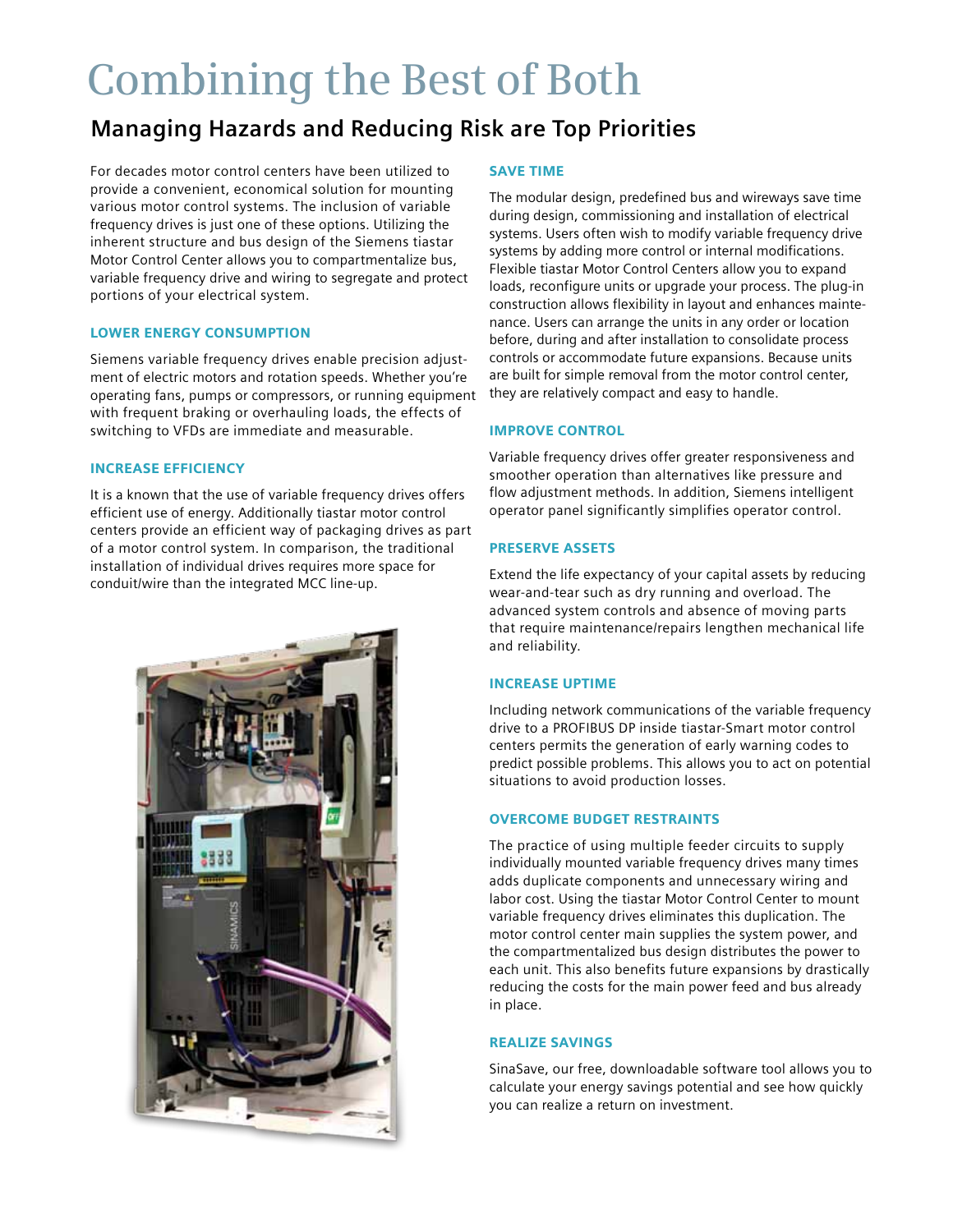### **Drive Greater Savings**

### **A Case Study**

For one Texas manufacturer, attaching VFDs to existing fan motors is already paying out over \$10,000 per month in energy savings. At an annual savings of over \$120,000 and an under six-month return on investment, it has proven to be the right action.

#### Challenge: Reduce Dryer Fan Energy

The manufacturing process requires large industrial fans to draw out moisture. The MRO team decided to investigate the benefits of installing a VFD. Without a VFD, a 50 horsepower motor with a 90-percent efficiency, operating 24/7, would consume more than \$25,000 in electrical costs every year. A motor can easily draw 600 percent of its full load amps to overcome friction and inertia when starting. When a variable frequency drive controls the motor, this initial power surge is eliminated, and energy use is significantly cut.

#### **SOLUTION: Siemens Variable Frequency Drives**

The team captured the electricity demands for one fan before and after installing a 200-horsepower drive. The fan was drawing 175 Amps; after connecting the VFD, the current pull dropped to 95 Amps – a 54-percent reduction. Now the plant uses 45 drives and has already achieved six-figure energy savings.

## **Technical Specs**

 Siemens SINAMICS G120 Variable Frequency Drives are setting a completely new global standard in the field of compact inverters.

| <b>SIEMENS</b><br><b>SINAMICS G120</b><br><b>VARIABLE</b><br><b>FREQUENCY</b><br><b>DRIVES</b> | SINAMICS G120 Drives offer optional<br><b>Safety Integrated Functions</b> | • Safe Torque Off (STO)<br>• Safe Stop 1 (SS1)<br>• Safely Limited Speed (SLS)<br>• Safe Brake Control (SBC)                                                                                                                           |
|------------------------------------------------------------------------------------------------|---------------------------------------------------------------------------|----------------------------------------------------------------------------------------------------------------------------------------------------------------------------------------------------------------------------------------|
|                                                                                                | SINAMICS G120 Drives offer optional<br>Efficient Infeed Technology        | • Line Reactors not required<br>• Braking Resistors not required<br>• Minimal generated harmonics<br>. No heat generated when braking<br>• 22% less Power Consumption<br>• Superior Energy Efficiency<br>• Reactive Power Compensation |
|                                                                                                | Ratings of Siemens SINAMICS G120 Drives<br>in tiastar MCCs                | Ratings: Up through 250 HP at 480VAC (High Overload)<br>Up through 300 HP at 480VAC (Low Overload)                                                                                                                                     |

Siemens variable frequency drives are among the most efficient in the industry. Integrated drives reduce harmonic current distortion, lower energy consumption, reduce maintenance, regulate power factor to near unity and extend the life of both distribution systems and equipment. Realize the significant cost savings of more efficient power consumption with integrated Siemens drives.

*For more information, contact your Siemens representative or visit us at www.usa.siemens.com/mcc.*